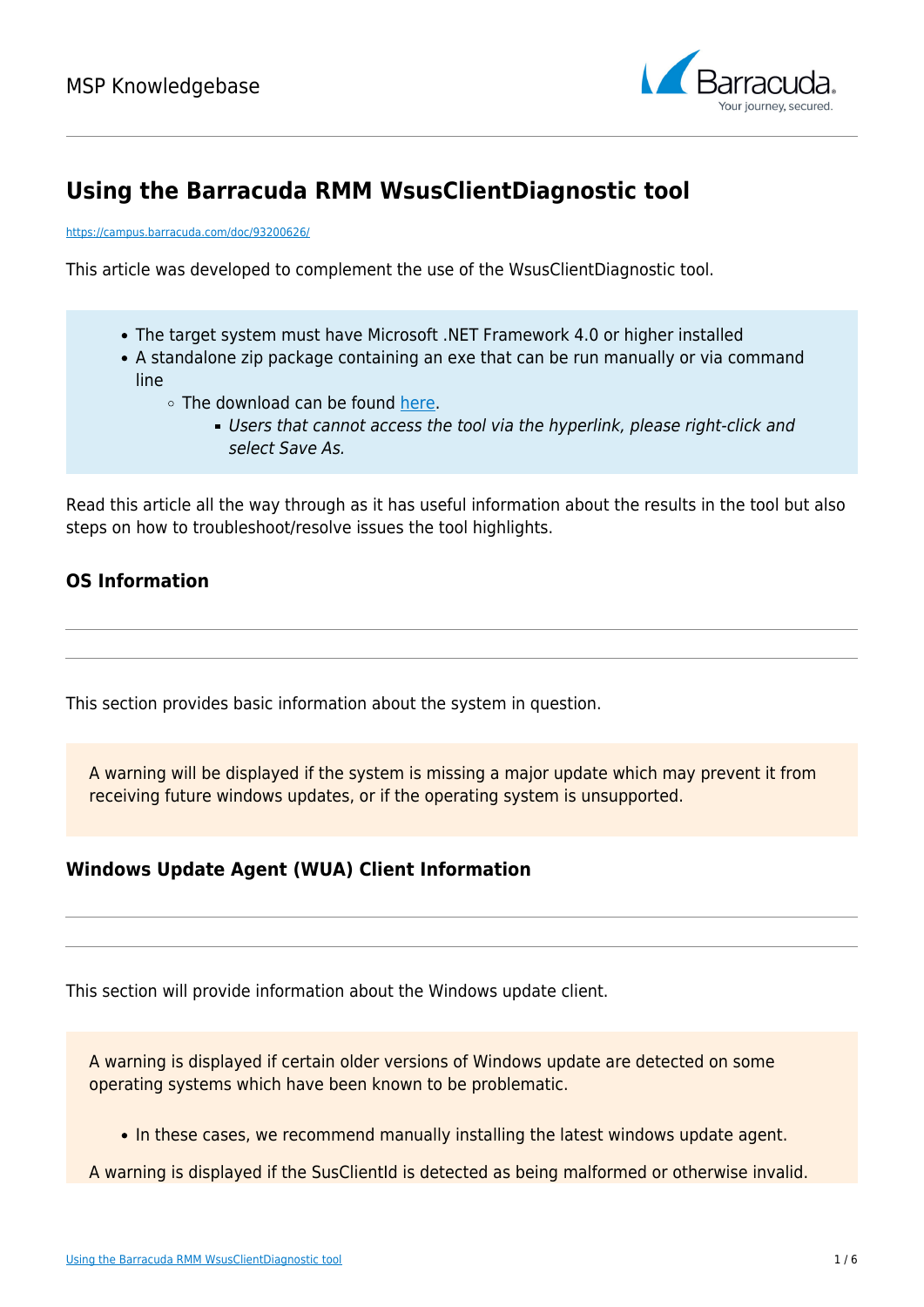

## **WUA Registry Settings**

This section will provide information on the Windows update policy registry key settings. These settings are best described in Microsoft's documentation on the topic [Configure Automatic Updates](https://docs.microsoft.com/en-us/previous-versions/windows/it-pro/windows-server-2008-R2-and-2008/dd939844(v=ws.10)?redirectedfrom=MSDN) [using Registry Editor.](https://docs.microsoft.com/en-us/previous-versions/windows/it-pro/windows-server-2008-R2-and-2008/dd939844(v=ws.10)?redirectedfrom=MSDN)

This information may be used to help validate the configuration on the client machine against what is configured in Service Center.

When a patch policy using a monthly schedule, or multiple days of the week is applied, the settings displayed here may not match what is seen in the policy. This is because these scheduling options are not native to Windows update, and, in order to achieve these schedules, Barracuda RMM updates the scheduled time on the system periodically until the correct scheduled date and time are reached.

## **Windows Server Update Services (WSUS) Connectivity**

This section will provide results for basic connectivity tests to the Onsite Managers patch service, or your Service Center Patch service in the case of a Device Manager. DNS lookups are also performed which can be useful in identifying DNS resolution issues.

A successful test does not guarantee that a system can check for updates successfully, only that it can successfully reach the patch service.

## **Group Policy Conflicts**

This section will report any potential group policies applied to the device which may conflict with Patch Management through Barracuda RMM.

If any group policies are detected they should be reviewed and any Windows Update-specific settings contained within them should be set to "Not Configure" as documented in the latest version of the Domain Configuration Guide.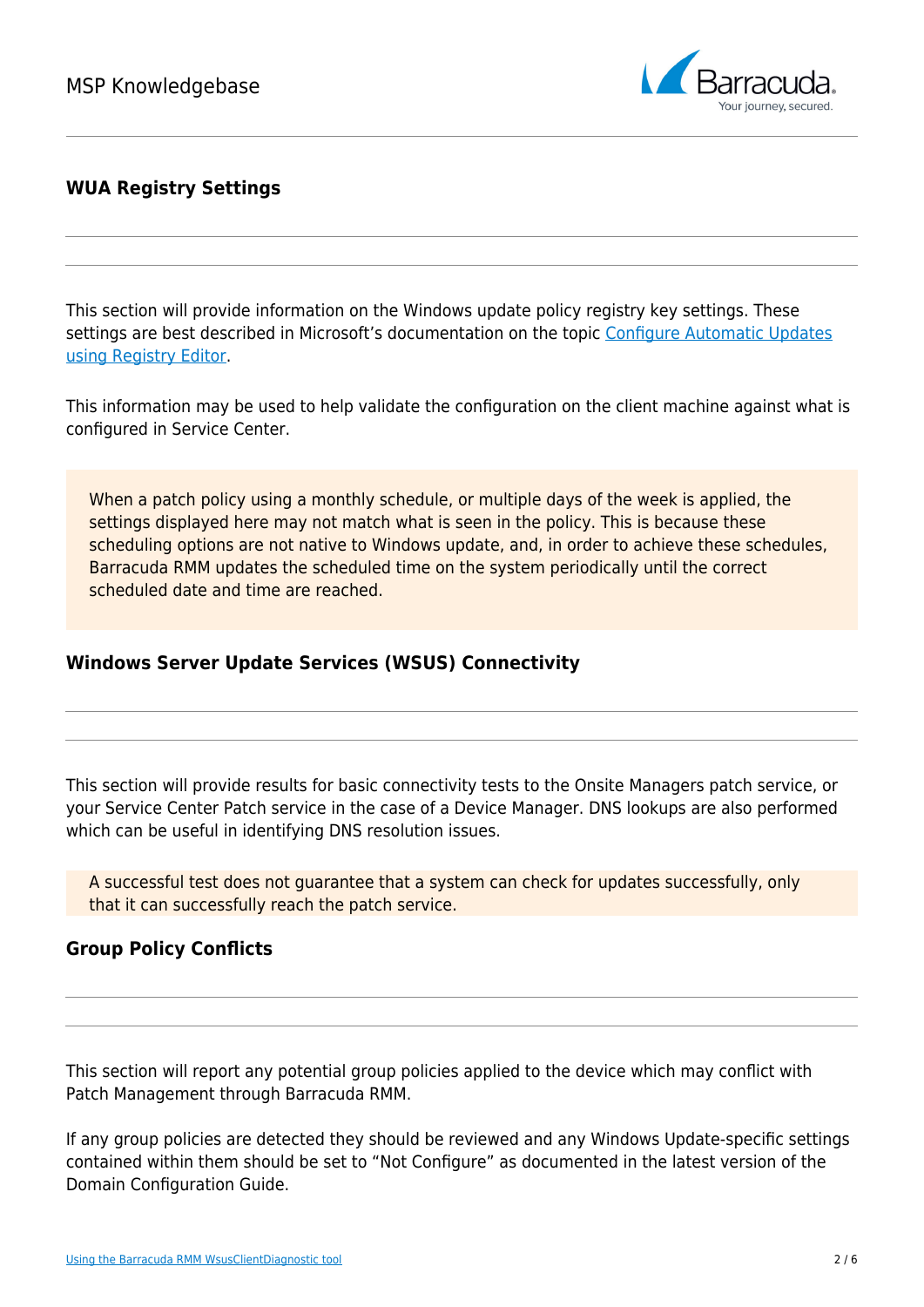

#### **Dual Scan**

Additionally, Dual Scan can be an issue with Windows 10 Kernel-based systems. Please see this [Knowledge Base article on that behavior.](http://campus.barracuda.com/doc/93200536/)

Dual Scan does not show up in the WSUSClientDiagnostic tool, but should be check by end devices as well as an Onsite Manager when patching is failing

#### **Windows Service Configurations**

This section displays the status of the Windows Update (wuauserv) and Background Intelligent Transfer (bits) services.

A warning will be displayed if either service is disabled.

#### **Reboot Status**

This section checks if there is a pending reboot for previous windows update operations.

If the system is in a pending reboot state due to patch installation, it may prevent the system from checking into Patch Management to find new updates or report new update status information. If there is a pending reboot, a warning will be presented.

#### **BITS Queue**

This section will check the Background Intelligent Transfer Service job queue which is used by windows update to download updates.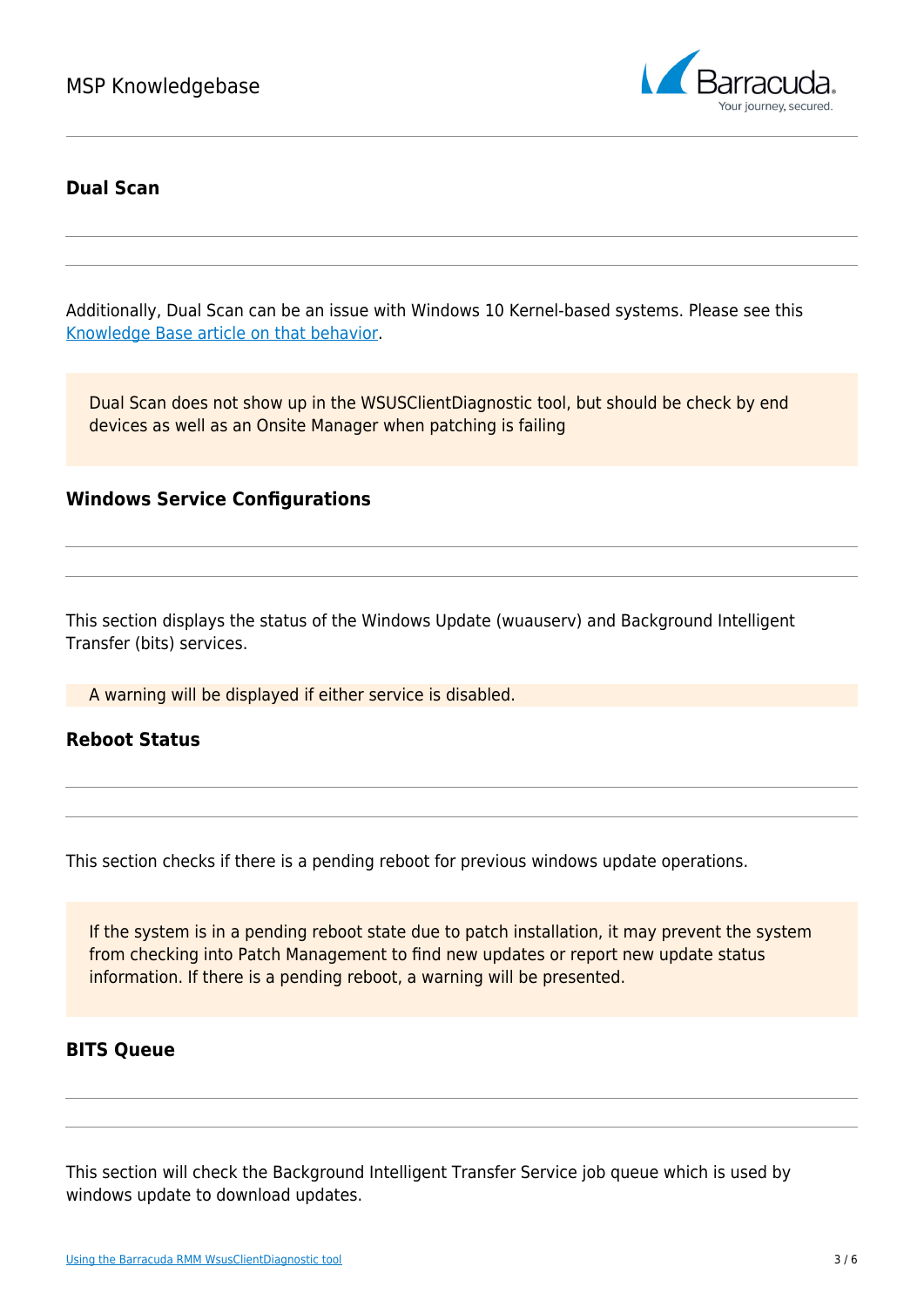

If jobs are stuck in an error or suspended state, this could prevent Windows from downloading updates until the [BITS queue is reset.](http://campus.barracuda.com/doc/93200618/)

### **Update History**

The console output will report the number of installed updates collected via the Windows Update API. The details of each individual updates are logged in the WsusClientDiagnostic.txt log file in the utilities folder when executed.

This log may be requested by support in troubleshooting patch issues.

#### **Check Updates**

This section will perform a check for updates using the default source of updates on the system. If a policy is applied through Barracuda RMM, then the device will check for updates through an Onsite Manager or Barracuda RMM Update Service. The number of installed and needed updates will be reported, along with a number of warnings, if any, as well as the result code for the check for updates.

The details of each individual updates are logged in the WsusClientDiagnostic.txt log file in the utilities folder when executed.

If an error occurs, the error code will be reported here.

#### **Microsoft Update**

This section will perform a check for updates using Microsoft Update. This can be used to verify that the Windows update agent does function and detect updates however, this cannot be used as a 1:1 comparison due to variations in update availability between Microsoft update and WSUS that Barracuda RMM depends on for patch metadata. The results may sometimes provide hints to review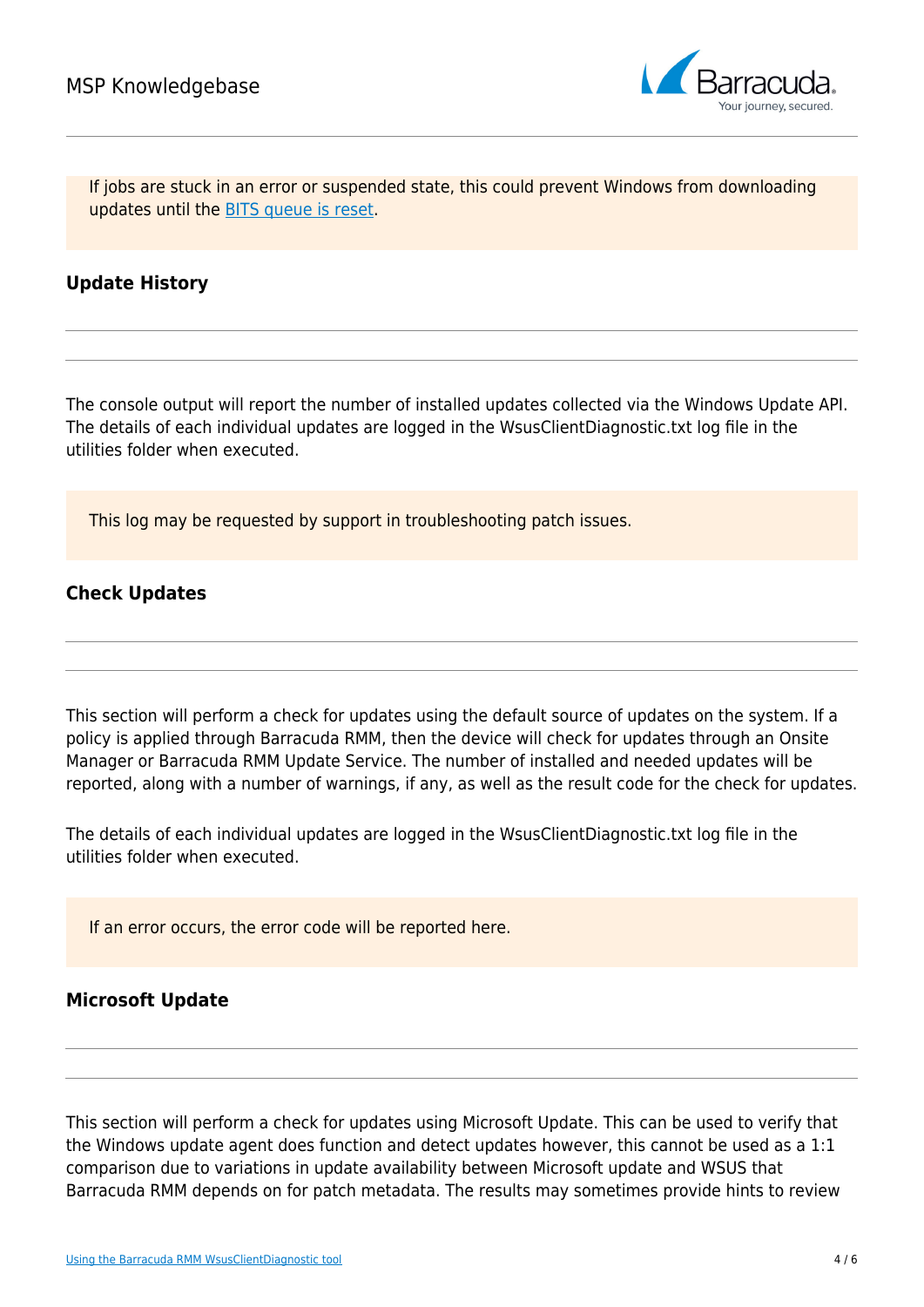

Products and Categories synchronized in Service Center, as well as verifying that patches that are expected to be installed, are in fact approved. The number of installed and needed updates will be reported, along with a number of warnings, if any, as well as the result code for the check for updates.

The details of each individual updates are logged in the WsusClientDiagnostic.txt log file in the utilities folder when executed.

If an error occurs, the error code will be reported here.